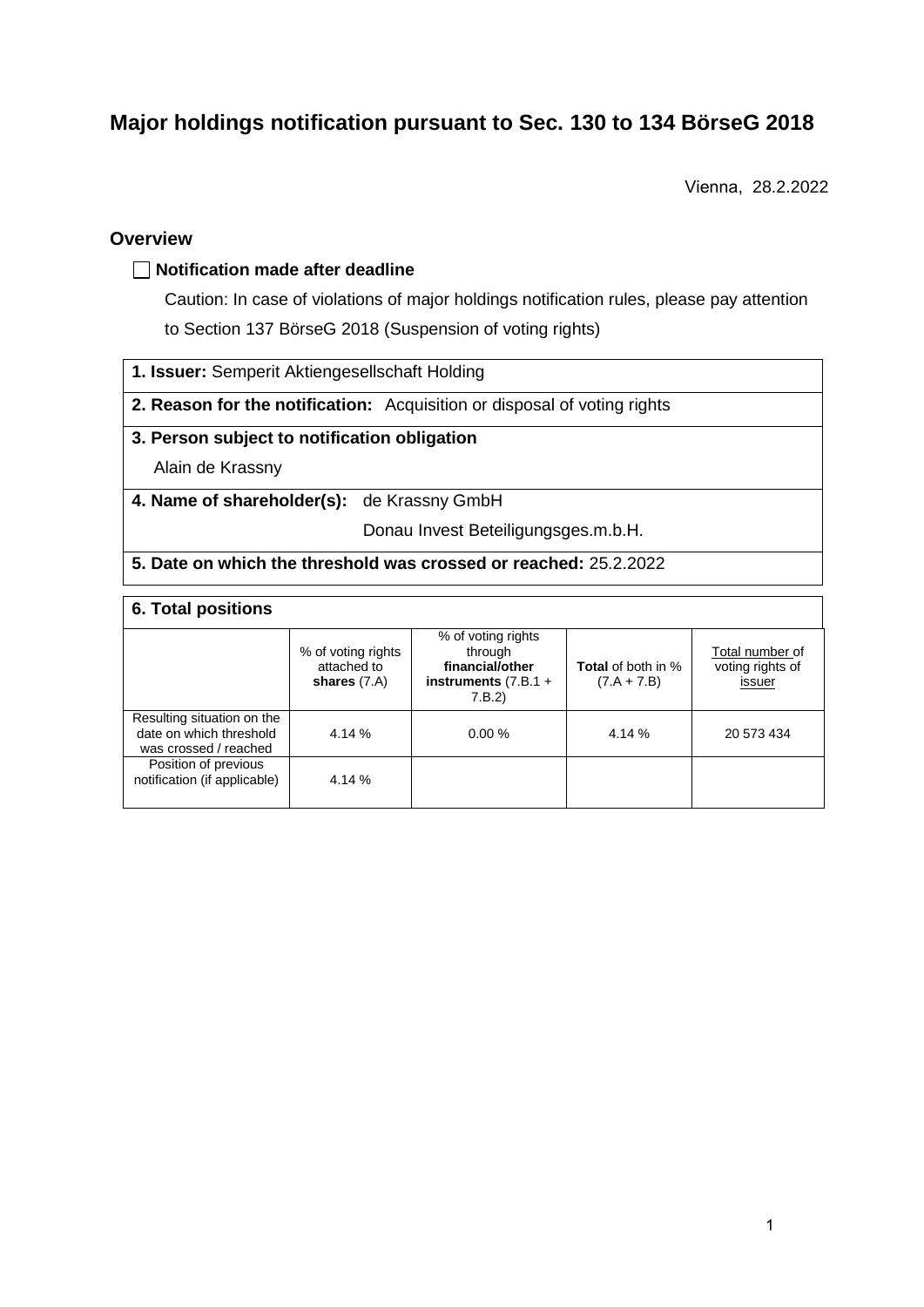## **Details**

| A: Voting rights attached to shares |                                    |                                      |                                           |                                      |  |
|-------------------------------------|------------------------------------|--------------------------------------|-------------------------------------------|--------------------------------------|--|
| <b>ISIN Code</b>                    | Number of voting rights            |                                      | % of voting rights                        |                                      |  |
|                                     | Direct<br>(Sec 130 BörseG<br>2018) | Indirect<br>(Sec 133 BörseG<br>2018) | <b>Direct</b><br>(Sec 130 BörseG<br>2018) | Indirect<br>(Sec 133 BörseG<br>2018) |  |
| AT0000785555                        | 10 084                             | 841 962                              | 0.05%                                     | 4.09%                                |  |
| <b>SUBTOTAL A</b>                   | 852 046                            |                                      | 4.14 %                                    |                                      |  |

| B 1: Financial / Other Instruments pursuant to Sec. 131 para. 1 No. 1 BörseG 2018 |                        |                     |                                                                                      |                    |  |
|-----------------------------------------------------------------------------------|------------------------|---------------------|--------------------------------------------------------------------------------------|--------------------|--|
| Type of instrument                                                                | <b>Expiration Date</b> | Exercise Period     | Number of voting<br>rights that may be<br>acquired if the<br>instrument is exercised | % of voting rights |  |
|                                                                                   |                        |                     |                                                                                      |                    |  |
|                                                                                   |                        | <b>SUBTOTAL B.1</b> |                                                                                      |                    |  |

| B 2: Financial / Other Instruments pursuant to Sec. 131 para. 1 No. 2 BörseG 2018 |                    |                    |                               |                            |                       |
|-----------------------------------------------------------------------------------|--------------------|--------------------|-------------------------------|----------------------------|-----------------------|
| Type of instrument                                                                | Expiration<br>Date | Exercise<br>Period | Physical /<br>Cash Settlement | Number of<br>voting rights | % of voting<br>rights |
|                                                                                   |                    |                    |                               |                            |                       |
|                                                                                   |                    |                    | <b>SUBTOTAL B.2</b>           |                            |                       |